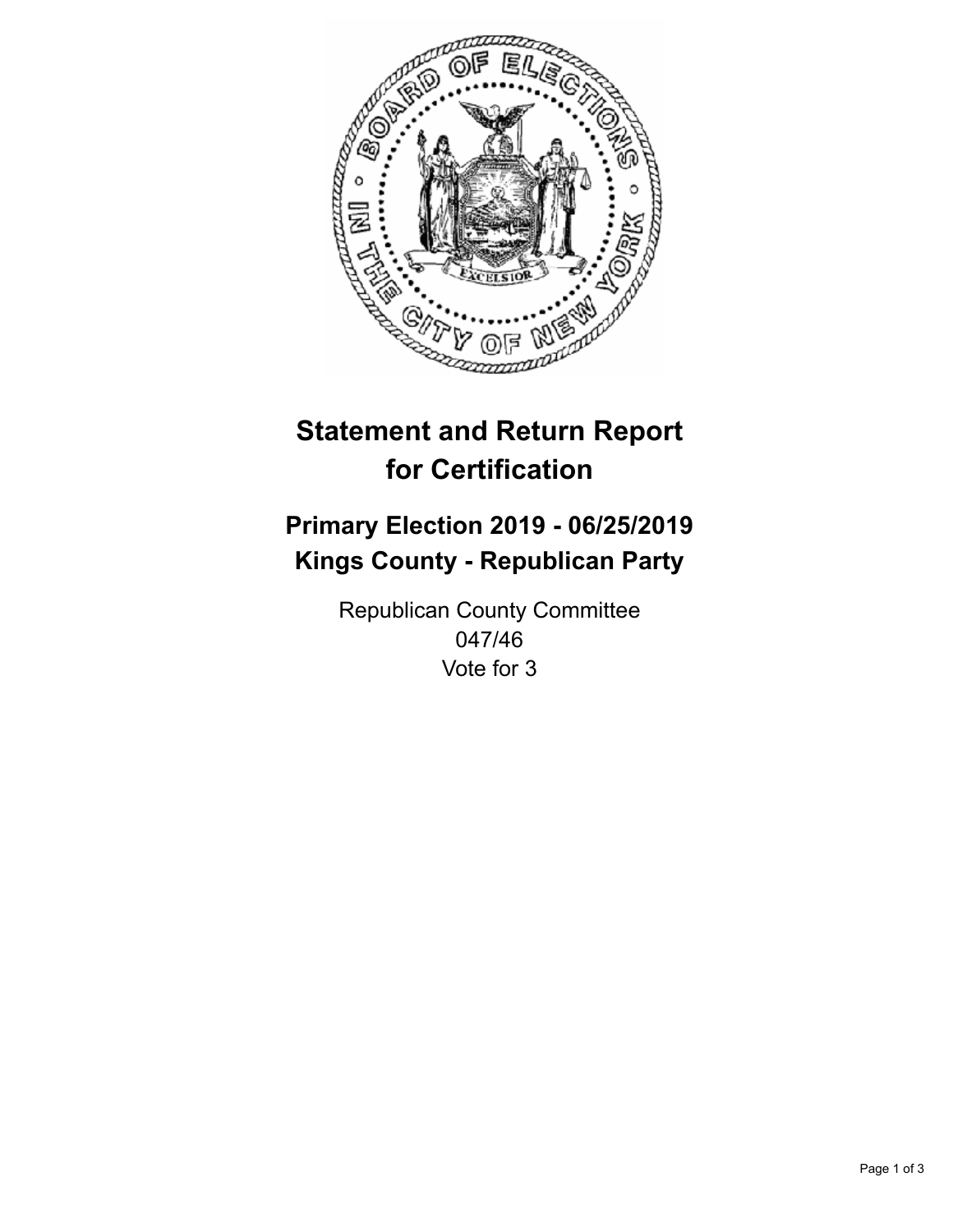

## **Assembly District 46**

| PUBLIC COUNTER                                           | 32 |
|----------------------------------------------------------|----|
| <b>MANUALLY COUNTED EMERGENCY</b>                        | 0  |
| ABSENTEE / MILITARY                                      | 2  |
| <b>AFFIDAVIT</b>                                         | 0  |
| <b>Total Ballots</b>                                     | 34 |
| Less - Inapplicable Federal/Special Presidential Ballots | 0  |
| <b>Total Applicable Ballots</b>                          | 34 |
| ANN L. RUSSELLO                                          | 9  |
| CORRADO M. GIANNONE                                      | 6  |
| JOHN T. DECARLO                                          | 12 |
| <b>JOHN REGINA</b>                                       | 14 |
| <b>RITA MORANO</b>                                       | 9  |
| ROSE ZANCA                                               | 7  |
| <b>Total Votes</b>                                       | 57 |
| Unrecorded                                               | 45 |